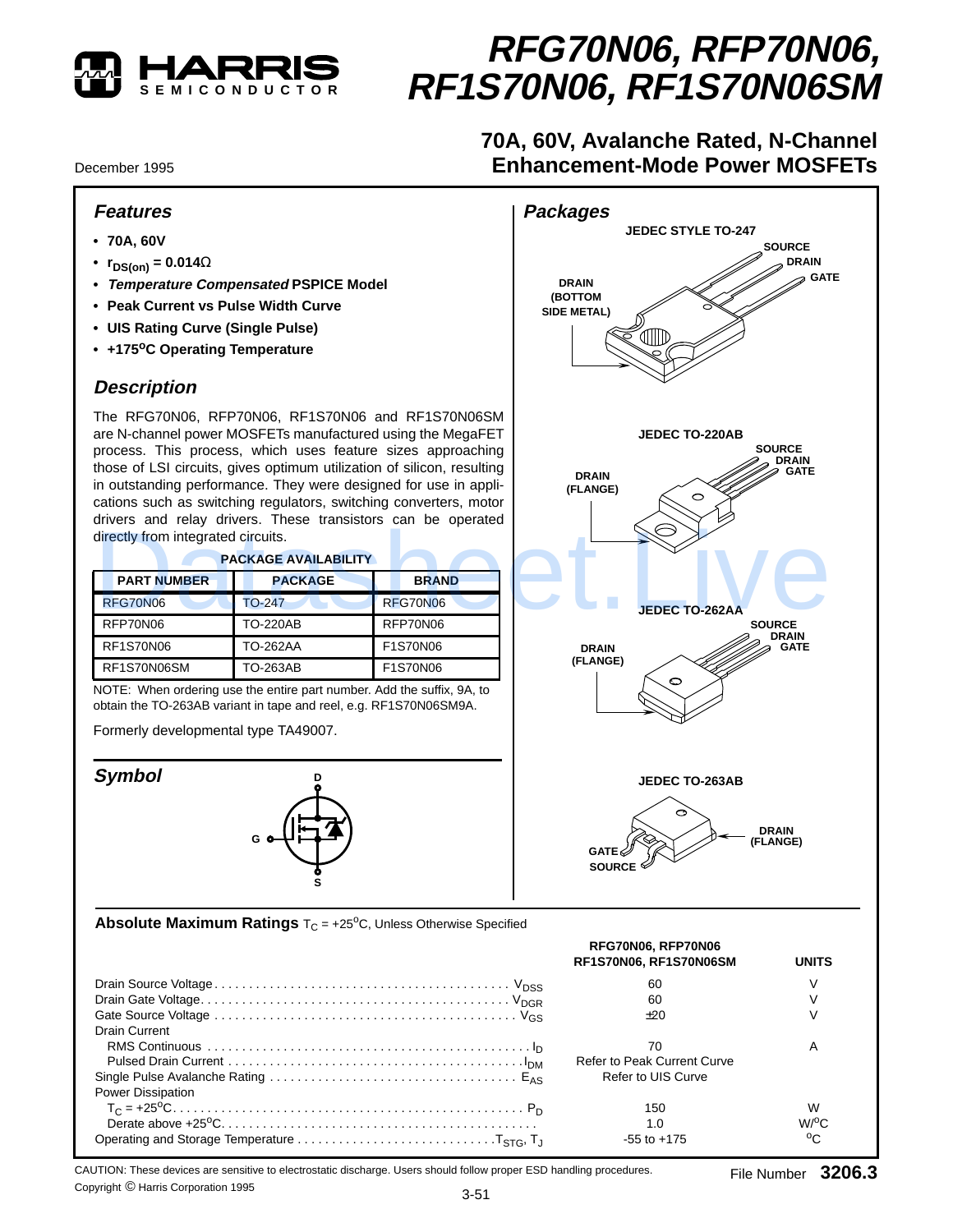# **Specifications RFG70N06, RFP70N06, RF1S70N06, RF1S70N06SM**

| <b>PARAMETER</b>                       | <b>SYMBOL</b>           | <b>TEST CONDITIONS</b>                                                                       |                             | <b>MIN</b>               | <b>TYP</b>     | <b>MAX</b>     | <b>UNITS</b> |
|----------------------------------------|-------------------------|----------------------------------------------------------------------------------------------|-----------------------------|--------------------------|----------------|----------------|--------------|
| Drain-Source Breakdown Voltage         | <b>BV<sub>DSS</sub></b> | $I_D = 250 \mu A$ , $V_{GS} = 0V$                                                            |                             | 60                       | ä,             | $\blacksquare$ | $\vee$       |
| Gate Threshold Voltage                 | $V_{GS(TH)}$            | $V_{GS} = V_{DS}$ , $I_D = 250 \mu A$                                                        |                             | $\overline{2}$           | $\blacksquare$ | 4              | $\vee$       |
| Zero Gate Voltage Drain Current        | <b>I</b> <sub>DSS</sub> | $V_{DS} = 60V,$<br>$V_{GS} = 0V$                                                             | $T_C = +25$ <sup>o</sup> C  | $\blacksquare$           | $\blacksquare$ | 1              | μA           |
|                                        |                         |                                                                                              | $T_C = +150$ <sup>o</sup> C | $\overline{\phantom{a}}$ |                | 50             | μA           |
| Gate-Source Leakage Current            | $I_{GSS}$               | $V_{GS} = \pm 20V$                                                                           |                             |                          |                | 100            | nA           |
| On Resistance                          | $r_{DS(ON)}$            | $I_D = 70A$ , $V_{GS} = 10V$                                                                 |                             | ÷,                       | ÷.             | 0.014          | Ω            |
| Turn-On Time                           | $t_{ON}$                | $V_{DD} = 30V$ , $I_D = 70A$<br>$R_L = 0.43\Omega$ , $V_{GS} = +10V$<br>$R_{GS} = 2.5\Omega$ |                             | ÷                        |                | 125            | ns           |
| Turn-On Delay Time                     | $t_{D(ON)}$             |                                                                                              |                             | $\overline{a}$           | 12             | $\blacksquare$ | ns           |
| <b>Rise Time</b>                       | $t_{\mathsf{R}}$        |                                                                                              |                             |                          | 50             | $\blacksquare$ | ns           |
| Turn-Off Delay Time                    | $t_{D(OFF)}$            |                                                                                              |                             | ÷,                       | 40             | $\blacksquare$ | ns           |
| <b>Fall Time</b>                       | $t_{\mathsf{F}}$        |                                                                                              |                             | ÷,                       | 15             | $\blacksquare$ | ns           |
| Turn-Off Time                          | $t_{\text{OFF}}$        |                                                                                              |                             | ä,                       | ÷.             | 125            | ns           |
| <b>Total Gate Charge</b>               | Q <sub>G(TOT)</sub>     | $V_{GS} = 0V$ to 20V<br>$V_{DD} = 48V,$                                                      | $\blacksquare$              | 185                      | 215            | nC             |              |
| Gate Charge at 10V                     | $Q_{G(10)}$             | $V_{GS} = 0V$ to 10V $R_L = 0.68\Omega$                                                      | $I_D = 70A,$                | $\overline{a}$           | 100            | 115            | nC           |
| <b>Threshold Gate Charge</b>           | $Q_{G(TH)}$             | $V_{GS} = 0V$ to 2V                                                                          |                             | ÷,                       | 5.5            | 6.5            | nC           |
| Input Capacitance                      | $C_{ SS}$               | $V_{DS} = 25V$ , $V_{GS} = 0V$<br>$f = 1MHz$                                                 |                             | ä,                       | 3000           | $\blacksquare$ | pF           |
| <b>Output Capacitance</b>              | C <sub>OSS</sub>        |                                                                                              |                             | $\blacksquare$           | 900            | $\blacksquare$ | pF           |
| Reverse Transfer Capacitance           | $C_{RSS}$               |                                                                                              |                             | ÷                        | 300            | $\blacksquare$ | pF           |
| Thermal Resistance Junction to Case    | $R_{\theta$ JC          |                                                                                              |                             | ÷,                       | ÷,             | 1.0            | °C/W         |
| Thermal Resistance Junction to Ambient | $R_{\theta JA}$         |                                                                                              |                             |                          |                | 80             | °C/W         |

**Electrical Specifications** To = +25<sup>o</sup>C, Unless Otherwise Specified

## **Source-Drain Diode Specifications**

| <b>PARAMETER</b>      | <b>SYMBOL</b>   | <b>TEST CONDITIONS</b>                               | <b>MIN</b>               | TVP | <b>MAX</b> | <b>UNITS</b> |
|-----------------------|-----------------|------------------------------------------------------|--------------------------|-----|------------|--------------|
| Forward Voltage       | $V_{SD}$        | $I_{SD} = 70A$                                       | $\blacksquare$           |     | 1.5        |              |
| Reverse Recovery Time | <sup>I</sup> RR | $I_{SD}$ = 70A, dl <sub>SD</sub> /dt = 100A/ $\mu$ s | $\overline{\phantom{a}}$ |     | 125        | ns           |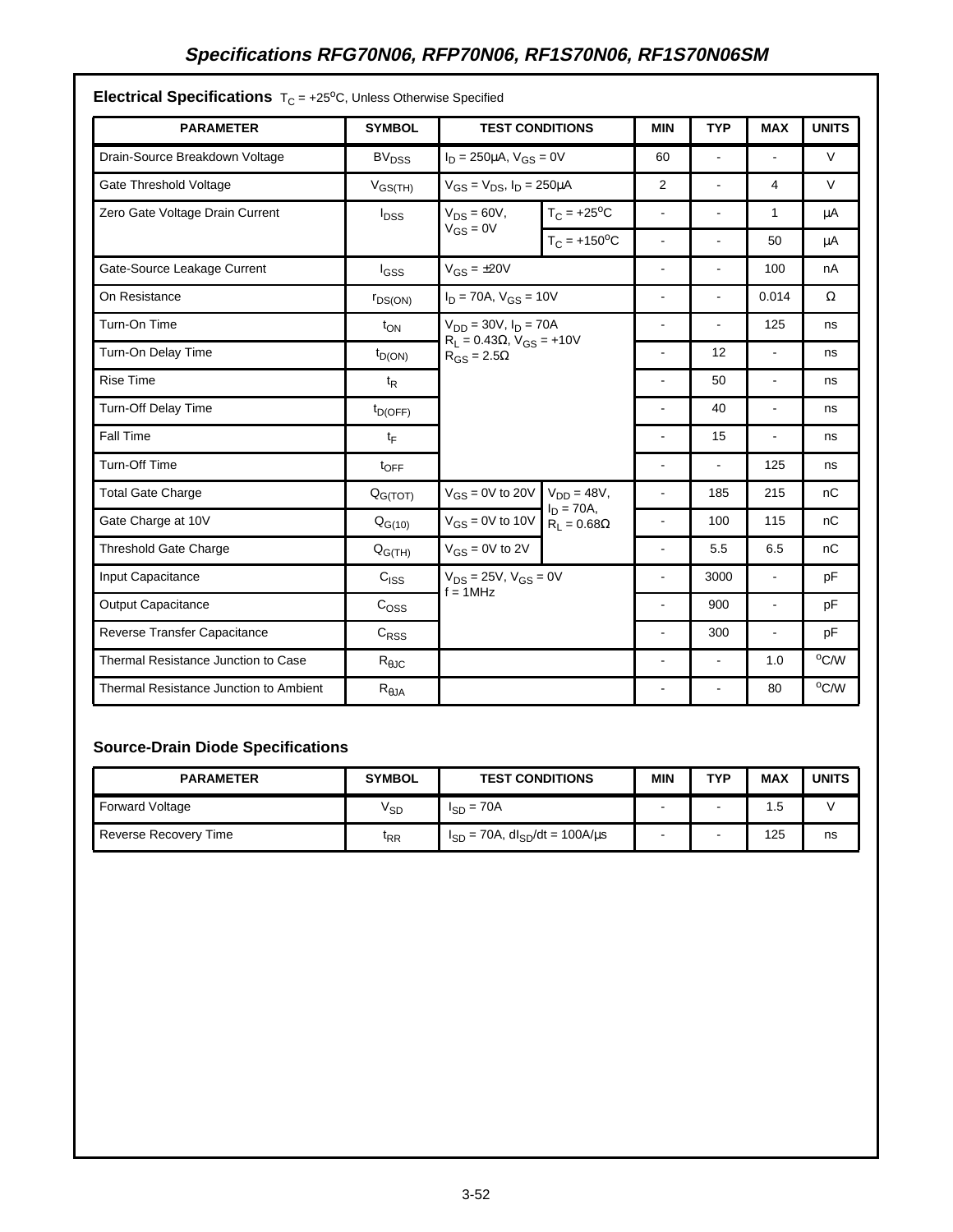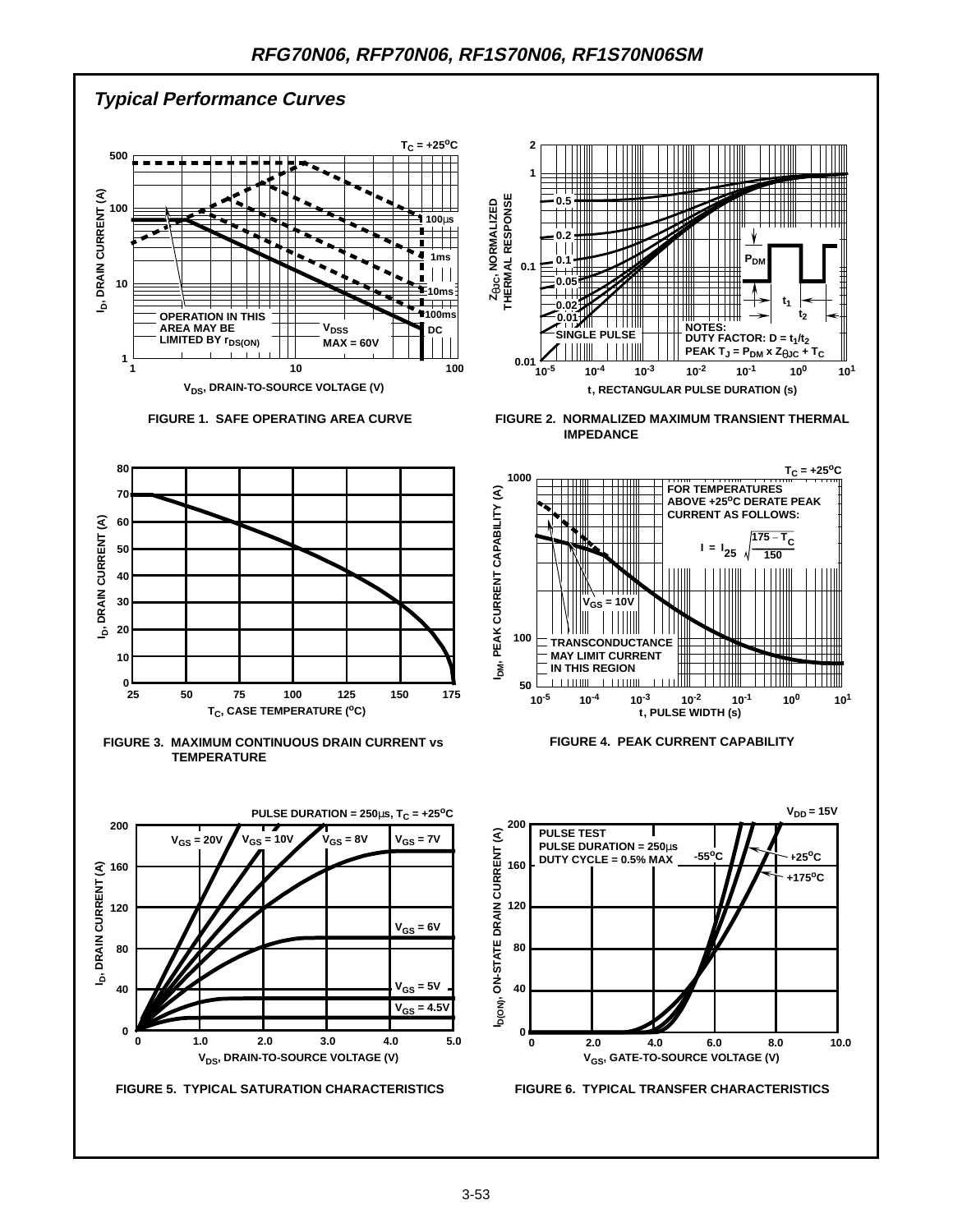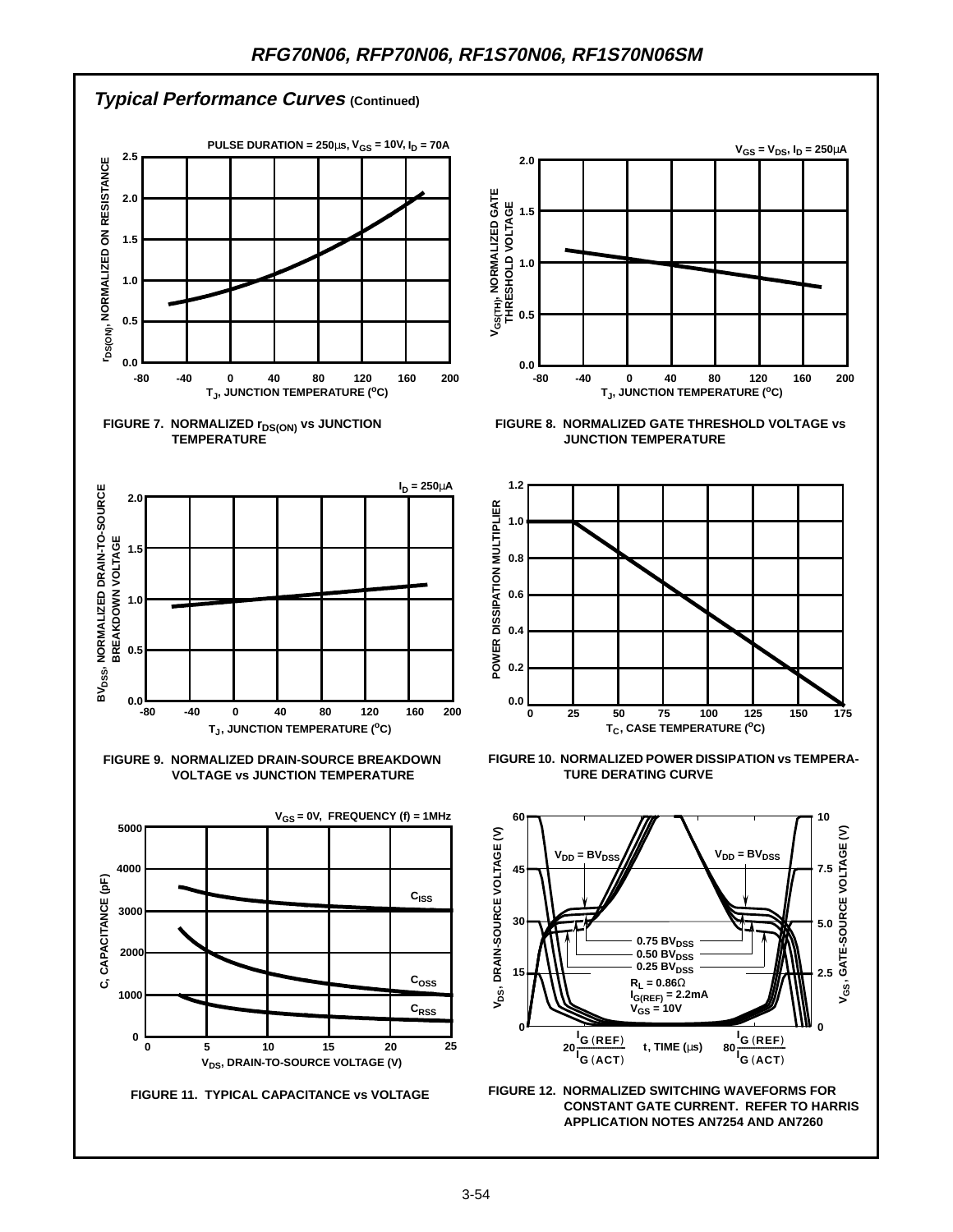